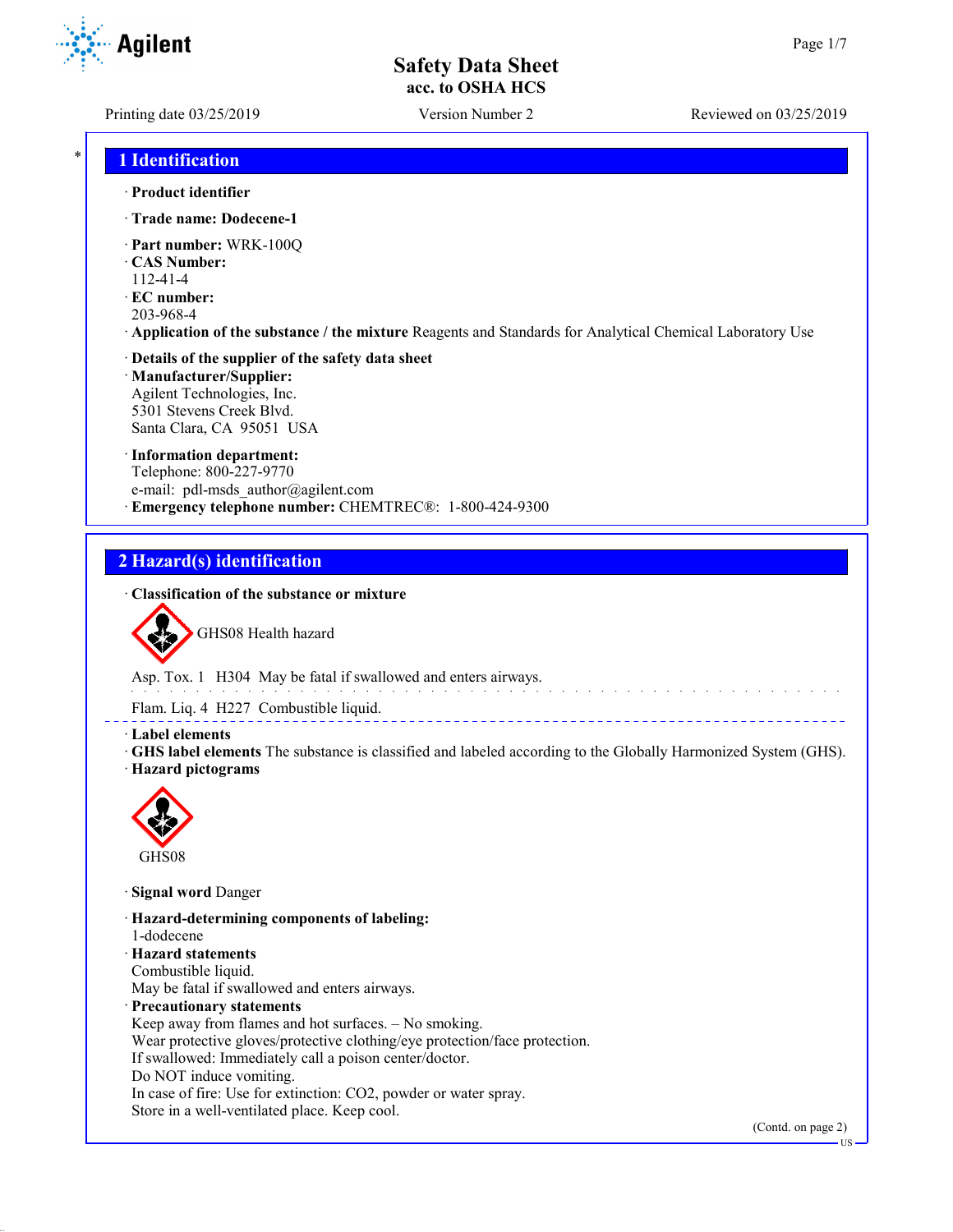Printing date 03/25/2019 Version Number 2 Reviewed on 03/25/2019

**Trade name: Dodecene-1**

Store locked up.

 $\overline{0}$ 

(Contd. of page 1)

Dispose of contents/container in accordance with local/regional/national/international regulations.

- · **Classification system:**
- · **NFPA ratings (scale 0 4)**

2  $\overline{0}$  $Health = 0$  $Fire = 2$ Reactivity  $= 0$ 

#### · **HMIS-ratings (scale 0 - 4)**

 HEALTH FIRE REACTIVITY  $\boxed{0}$  Reactivity = 0  $\overline{0}$  Health = 0  $2$  Fire = 2

#### · **Other hazards**

- · **Results of PBT and vPvB assessment**
- · **PBT:** Not applicable.
- · **vPvB:** Not applicable.

## **3 Composition/information on ingredients**

- · **Chemical characterization: Substances**
- · **CAS No. Description**
- 112-41-4 1-dodecene
- · **Identification number(s)**
- · **EC number:** 203-968-4

## **4 First-aid measures**

- · **Description of first aid measures**
- · **After inhalation:** Supply fresh air; consult doctor in case of complaints.
- · **After skin contact:** Generally the product does not irritate the skin.
- · **After eye contact:** Rinse opened eye for several minutes under running water.
- · **After swallowing:** If symptoms persist consult doctor.
- · **Information for doctor:**
- · **Most important symptoms and effects, both acute and delayed** No further relevant information available.
- · **Indication of any immediate medical attention and special treatment needed** No further relevant information available.

## **5 Fire-fighting measures**

- · **Extinguishing media**
- · **Suitable extinguishing agents:**
- CO2, extinguishing powder or water spray. Fight larger fires with water spray or alcohol resistant foam.
- · **Special hazards arising from the substance or mixture** No further relevant information available.
- · **Advice for firefighters**
- · **Protective equipment:** No special measures required.

(Contd. on page 3)

US

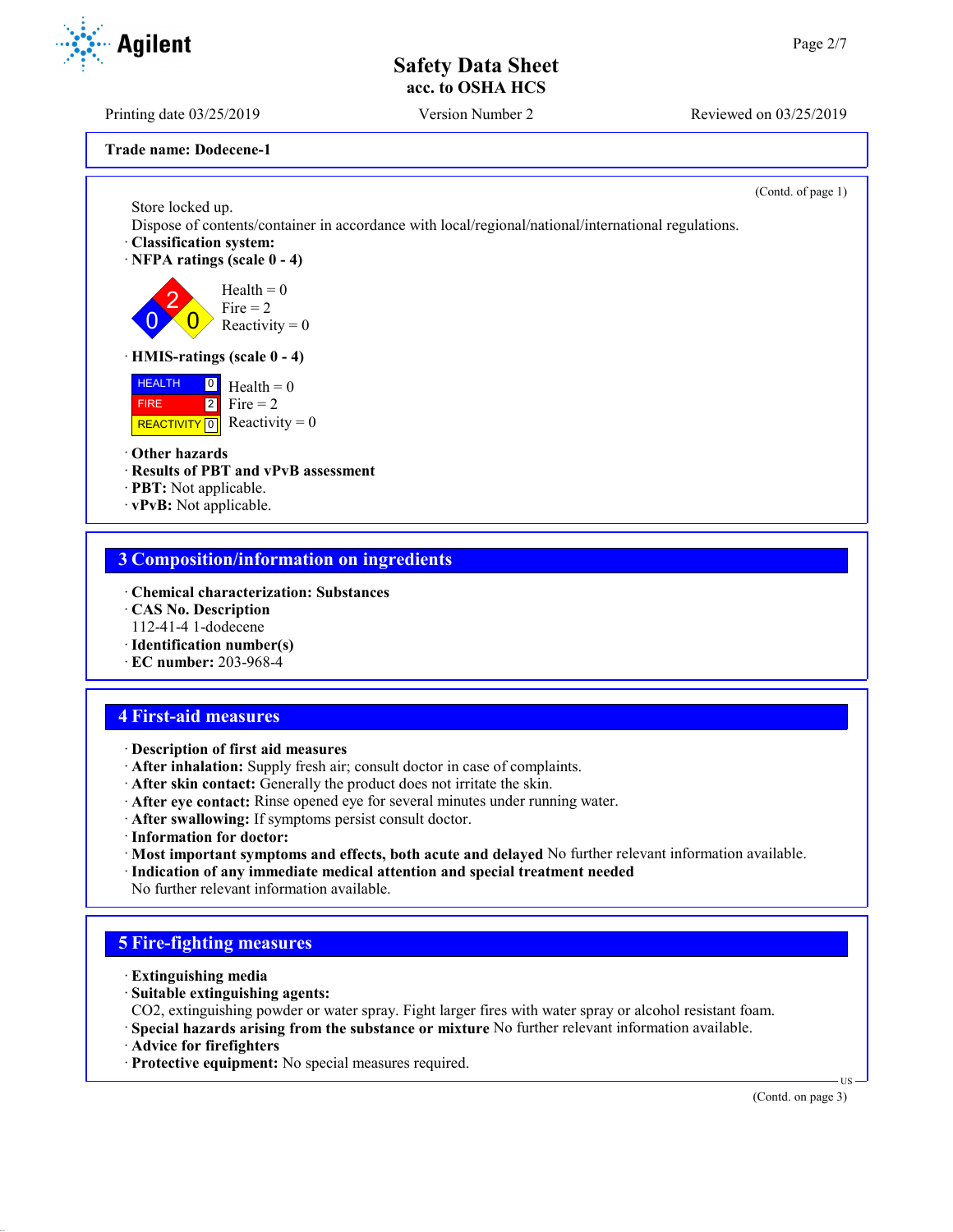Printing date 03/25/2019 Version Number 2 Reviewed on 03/25/2019

**Trade name: Dodecene-1**

(Contd. of page 2)

### **6 Accidental release measures**

· **Personal precautions, protective equipment and emergency procedures** Wear protective equipment. Keep unprotected persons away.

- · **Environmental precautions:** Do not allow to enter sewers/ surface or ground water.
- · **Methods and material for containment and cleaning up:**

Absorb with liquid-binding material (sand, diatomite, acid binders, universal binders, sawdust). Dispose contaminated material as waste according to item 13. Ensure adequate ventilation.

**Reference to other sections** 

See Section 7 for information on safe handling.

See Section 8 for information on personal protection equipment.

- See Section 13 for disposal information.
- · **Protective Action Criteria for Chemicals**
- · **PAC-1:**

Substance is not listed.

· **PAC-2:**

Substance is not listed.

· **PAC-3:**

Substance is not listed.

## **7 Handling and storage**

· **Handling:**

- · **Precautions for safe handling** No special precautions are necessary if used correctly.
- · **Information about protection against explosions and fires:** Keep ignition sources away Do not smoke.
- · **Conditions for safe storage, including any incompatibilities**
- · **Storage:**
- · **Requirements to be met by storerooms and receptacles:** No special requirements.
- · **Information about storage in one common storage facility:** Not required.
- · **Further information about storage conditions:** Keep receptacle tightly sealed.
- · **Specific end use(s)** No further relevant information available.

## \* **8 Exposure controls/personal protection**

· **Additional information about design of technical systems:** No further data; see item 7.

- · **Control parameters**
- · **Components with limit values that require monitoring at the workplace:** Not required.
- · **Additional information:** The lists that were valid during the creation were used as basis.
- · **Exposure controls**
- · **Personal protective equipment:**
- · **General protective and hygienic measures:**

Keep away from foodstuffs, beverages and feed.

Wash hands before breaks and at the end of work.

· **Breathing equipment:**

When used as intended with Agilent instruments, the use of the product under normal laboratory conditions and with standard practices does not result in significant airborne exposures and therefore respiratory protection is not needed.

US

**Agilent** 

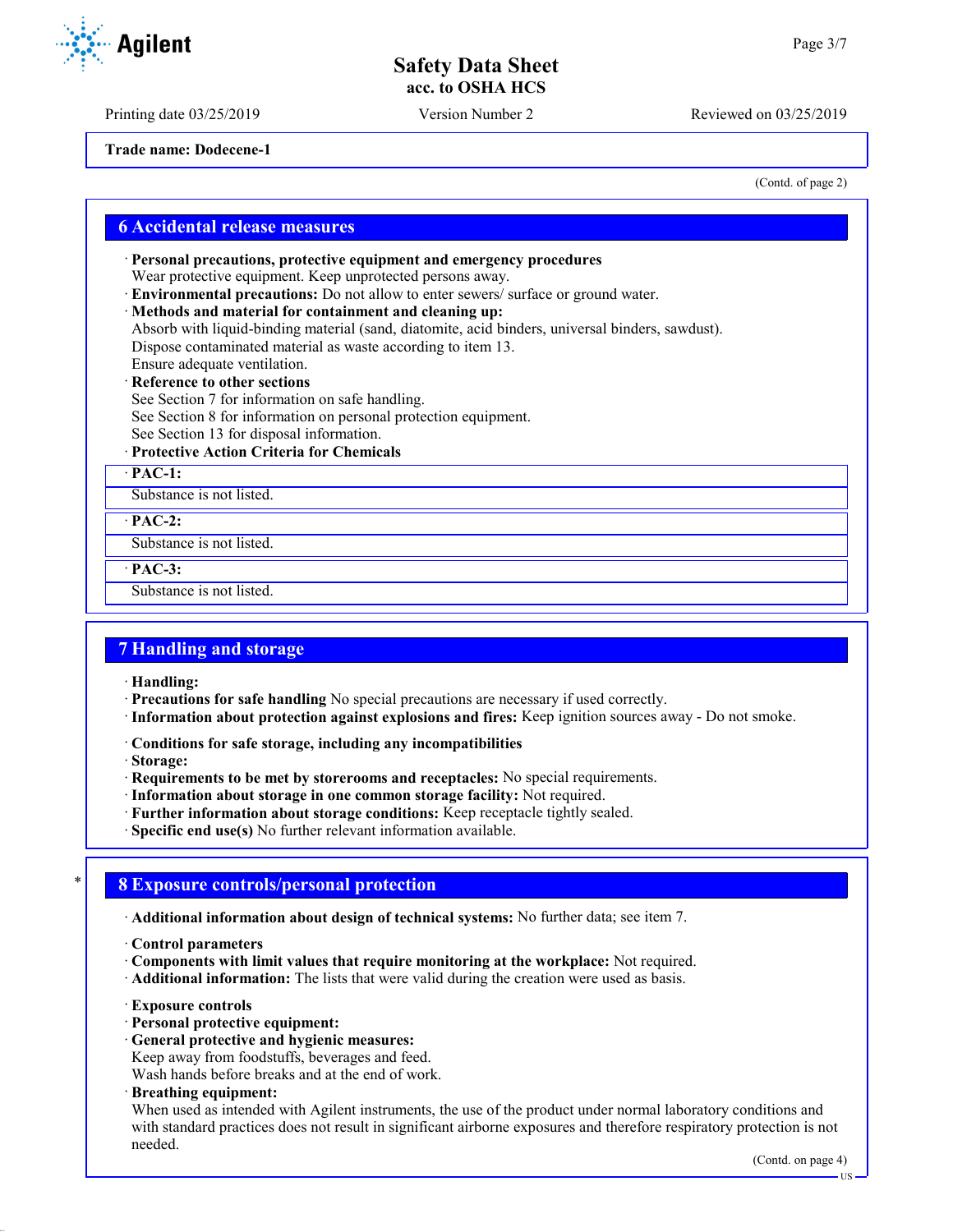Printing date 03/25/2019 Version Number 2 Reviewed on 03/25/2019

**Trade name: Dodecene-1**

(Contd. of page 3) Under an emergency condition where a respirator is deemed necessary, use a NIOSH or equivalent approved device/equipment with appropriate organic or acid gas cartridge.

#### · **Protection of hands:**

Although not recommended for constant contact with the chemicals or for clean-up, nitrile gloves 11-13 mil thickness are recommended for normal use. The breakthrough time is 1 hr. For cleaning a spill where there is direct contact of the chemical, butyl rubber gloves are recommended 12-15 mil thickness with breakthrough times exceeding 4 hrs. Supplier recommendations should be followed.

#### · **Material of gloves**

For normal use: nitrile rubber, 11-13 mil thickness

For direct contact with the chemical: butyl rubber, 12-15 mil thickness

The selection of the suitable gloves does not only depend on the material, but also on further marks of quality and varies from manufacturer to manufacturer.

#### · **Penetration time of glove material**

For normal use: nitrile rubber: 1 hour

- For direct contact with the chemical: butyl rubber: >4 hours
- · **Eye protection:** Goggles recommended during refilling.

## \* **9 Physical and chemical properties**

| · Information on basic physical and chemical properties<br><b>General Information</b> |                                             |  |
|---------------------------------------------------------------------------------------|---------------------------------------------|--|
| $\cdot$ Appearance:                                                                   |                                             |  |
| Form:                                                                                 | Fluid                                       |  |
| Color:                                                                                | Colorless                                   |  |
| $\cdot$ Odor:                                                                         | Specific type                               |  |
| Odor threshold:                                                                       | Not determined.                             |  |
| · pH-value:                                                                           | Not determined.                             |  |
| Change in condition                                                                   |                                             |  |
| <b>Melting point/Melting range:</b>                                                   | $-32$ °C ( $-25.6$ °F)                      |  |
| <b>Boiling point/Boiling range:</b>                                                   | 208 °C (406.4 °F)                           |  |
| · Flash point:                                                                        | 73 °C (163.4 °F)                            |  |
| · Flammability (solid, gaseous):                                                      | Not applicable.                             |  |
| · Ignition temperature:                                                               | 255 °C (491 °F)                             |  |
| · Decomposition temperature:                                                          | Not determined.                             |  |
| · Auto igniting:                                                                      | Not determined.                             |  |
| Danger of explosion:                                                                  | Not determined.                             |  |
| <b>Explosion limits:</b>                                                              |                                             |  |
| Lower:                                                                                | Not determined.                             |  |
| Upper:                                                                                | Not determined.                             |  |
| $\cdot$ Vapor pressure at 20 °C (68 °F):                                              | $1$ hPa $(0.8$ mm Hg)                       |  |
| $\cdot$ Density at 20 °C (68 °F):                                                     | $0.758$ g/cm <sup>3</sup> (6.32551 lbs/gal) |  |
| · Relative density                                                                    | Not determined.                             |  |
| · Vapor density                                                                       | Not determined.                             |  |
| · Evaporation rate                                                                    | Not determined.                             |  |
|                                                                                       | (Contd. on page 5)<br>$US -$                |  |
|                                                                                       |                                             |  |

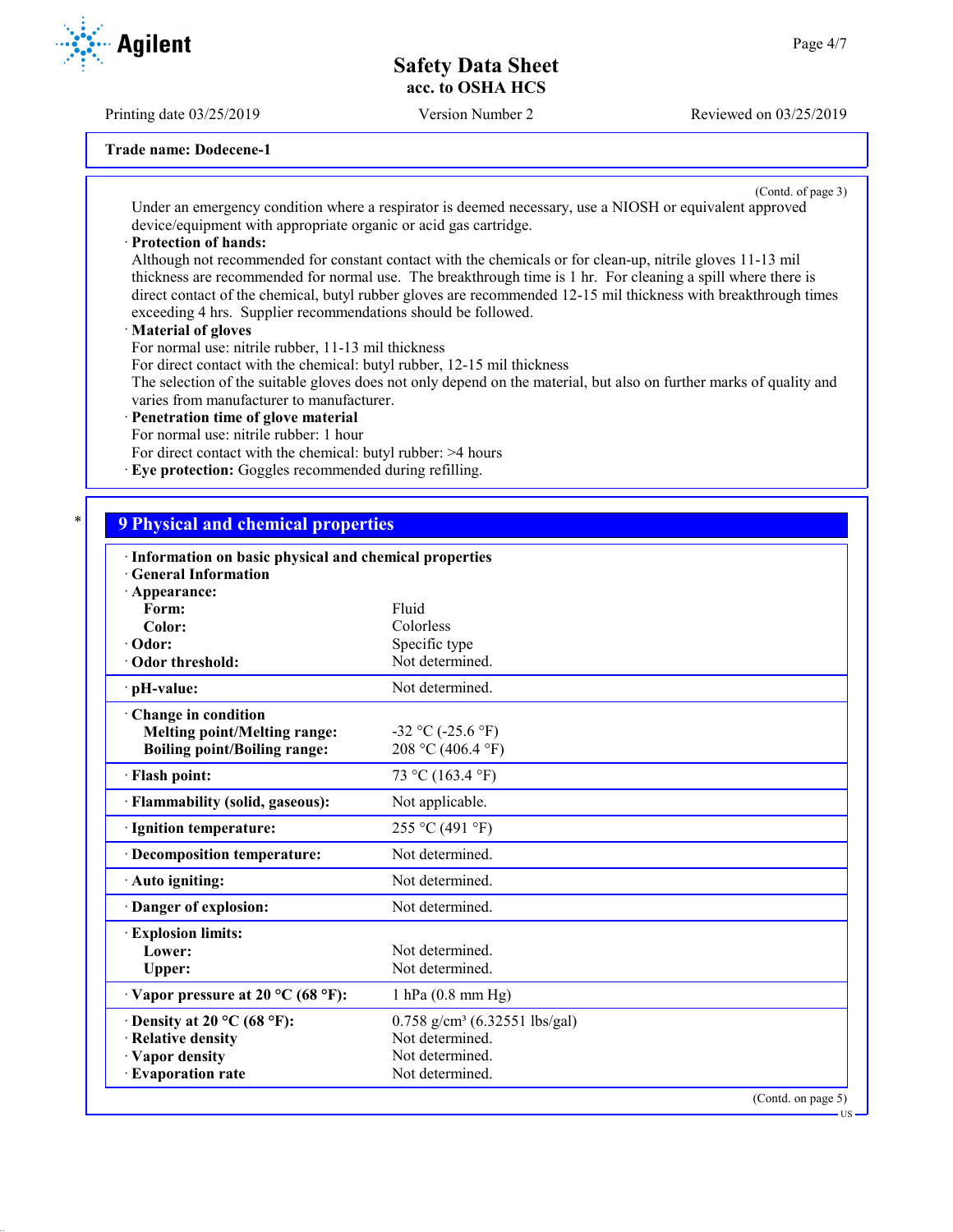Printing date 03/25/2019 Version Number 2 Reviewed on 03/25/2019

**Trade name: Dodecene-1**

|                                                            |                                            | (Contd. of page 4) |
|------------------------------------------------------------|--------------------------------------------|--------------------|
| · Solubility in / Miscibility with                         |                                            |                    |
| Water:                                                     | Not miscible or difficult to mix.          |                    |
| · Partition coefficient (n-octanol/water): Not determined. |                                            |                    |
| · Viscosity:                                               |                                            |                    |
| Dynamic:                                                   | Not determined.                            |                    |
| Kinematic:                                                 | Not determined.                            |                    |
| <b>VOC</b> content:                                        | $0.00\%$                                   |                    |
|                                                            | $0.0$ g/l / 0.00 lb/gal                    |                    |
| $\cdot$ Other information                                  | No further relevant information available. |                    |

## **10 Stability and reactivity**

- · **Reactivity** No further relevant information available.
- · **Chemical stability**
- · **Thermal decomposition / conditions to be avoided:** No decomposition if used according to specifications.
- · **Possibility of hazardous reactions** No dangerous reactions known.
- · **Conditions to avoid** No further relevant information available.
- · **Incompatible materials:** No further relevant information available.
- · **Hazardous decomposition products:** No dangerous decomposition products known.

### **11 Toxicological information**

- · **Information on toxicological effects**
- · **Acute toxicity:**
- · **Primary irritant effect:**
- · **on the skin:** No irritant effect.
- · **on the eye:** No irritating effect.
- · **Sensitization:** No sensitizing effects known.
- · **Additional toxicological information:**

· **Carcinogenic categories**

· **IARC (International Agency for Research on Cancer)**

Substance is not listed.

· **NTP (National Toxicology Program)**

Substance is not listed.

· **OSHA-Ca (Occupational Safety & Health Administration)**

Substance is not listed.

## **12 Ecological information**

- · **Toxicity**
- · **Aquatic toxicity:** No further relevant information available.
- · **Persistence and degradability** No further relevant information available.
- · **Behavior in environmental systems:**
- · **Bioaccumulative potential** No further relevant information available.
- · **Mobility in soil** No further relevant information available.

(Contd. on page 6)



US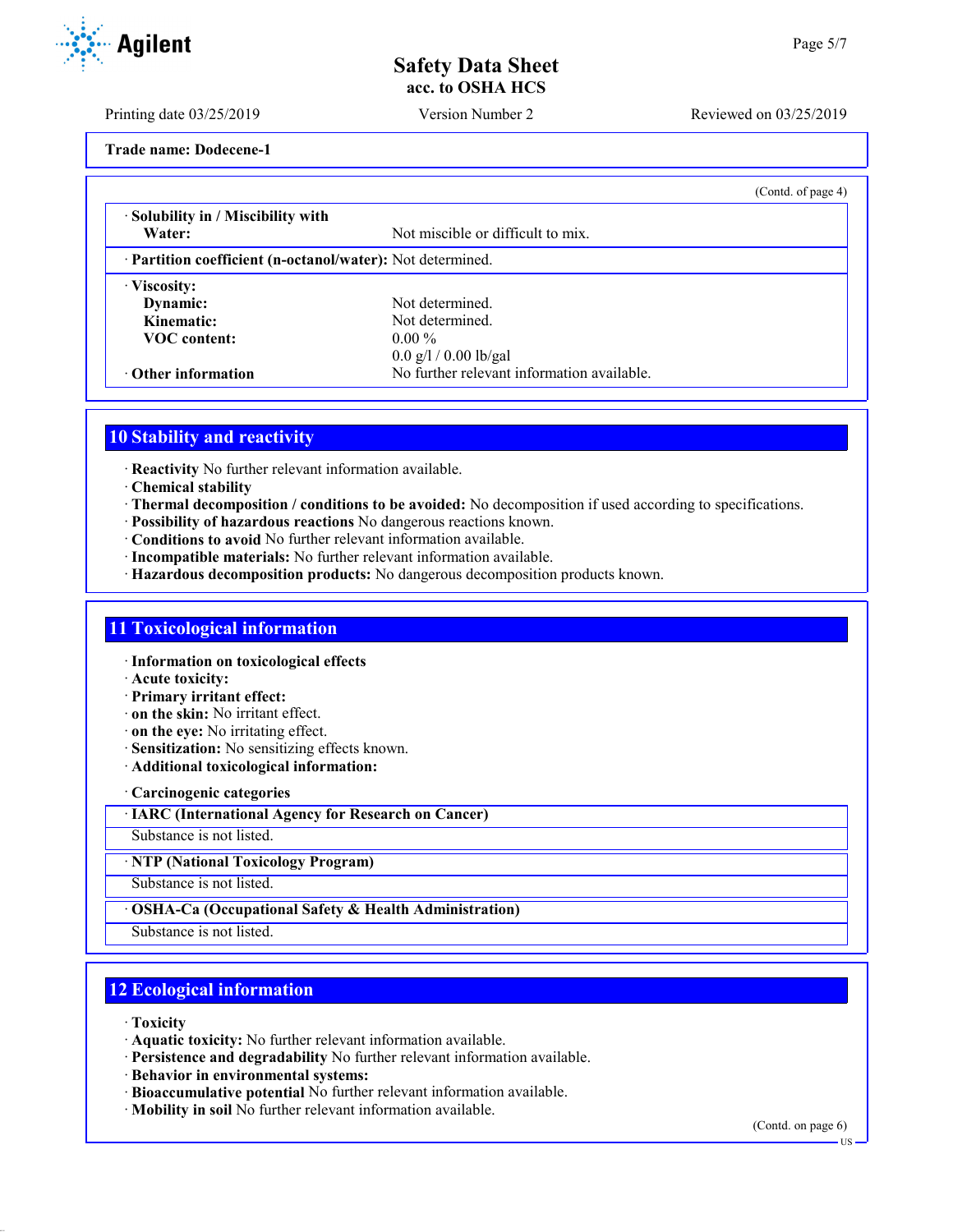**Trade name: Dodecene-1**

(Contd. of page 5)

· **Additional ecological information:**

· **General notes:**

Water hazard class 1 (Self-assessment): slightly hazardous for water

Do not allow undiluted product or large quantities of it to reach ground water, water course or sewage system.

#### · **Results of PBT and vPvB assessment**

· **PBT:** Not applicable.

· **vPvB:** Not applicable.

· **Other adverse effects** No further relevant information available.

## **13 Disposal considerations**

· **Waste treatment methods**

· **Recommendation:**

Must not be disposed of together with household garbage. Do not allow product to reach sewage system.

· **Uncleaned packagings:**

· **Recommendation:** Disposal must be made according to official regulations.

# **14 Transport information**

| ∙ UN-Number<br>· DOT, ADN, IMDG, IATA                                                                | not regulated   |  |
|------------------------------------------------------------------------------------------------------|-----------------|--|
| · UN proper shipping name<br>· DOT, ADN, IMDG, IATA                                                  | not regulated   |  |
| Transport hazard class(es)                                                                           |                 |  |
| · DOT, ADN, IMDG, IATA<br>$\cdot$ Class                                                              | not regulated   |  |
| · Packing group<br>· DOT, IMDG, IATA                                                                 | not regulated   |  |
| · Environmental hazards:                                                                             | Not applicable. |  |
| · Special precautions for user                                                                       | Not applicable. |  |
| Transport in bulk according to Annex II of<br><b>MARPOL73/78 and the IBC Code</b><br>Not applicable. |                 |  |
| · UN "Model Regulation":                                                                             | not regulated   |  |

## **15 Regulatory information**

· **Safety, health and environmental regulations/legislation specific for the substance or mixture** · **Sara**

· **Section 355 (extremely hazardous substances):**

Substance is not listed.

· **Section 313 (Specific toxic chemical listings):**

Substance is not listed.

(Contd. on page 7)

**HS** 

Printing date 03/25/2019 Version Number 2 Reviewed on 03/25/2019

**Agilent**